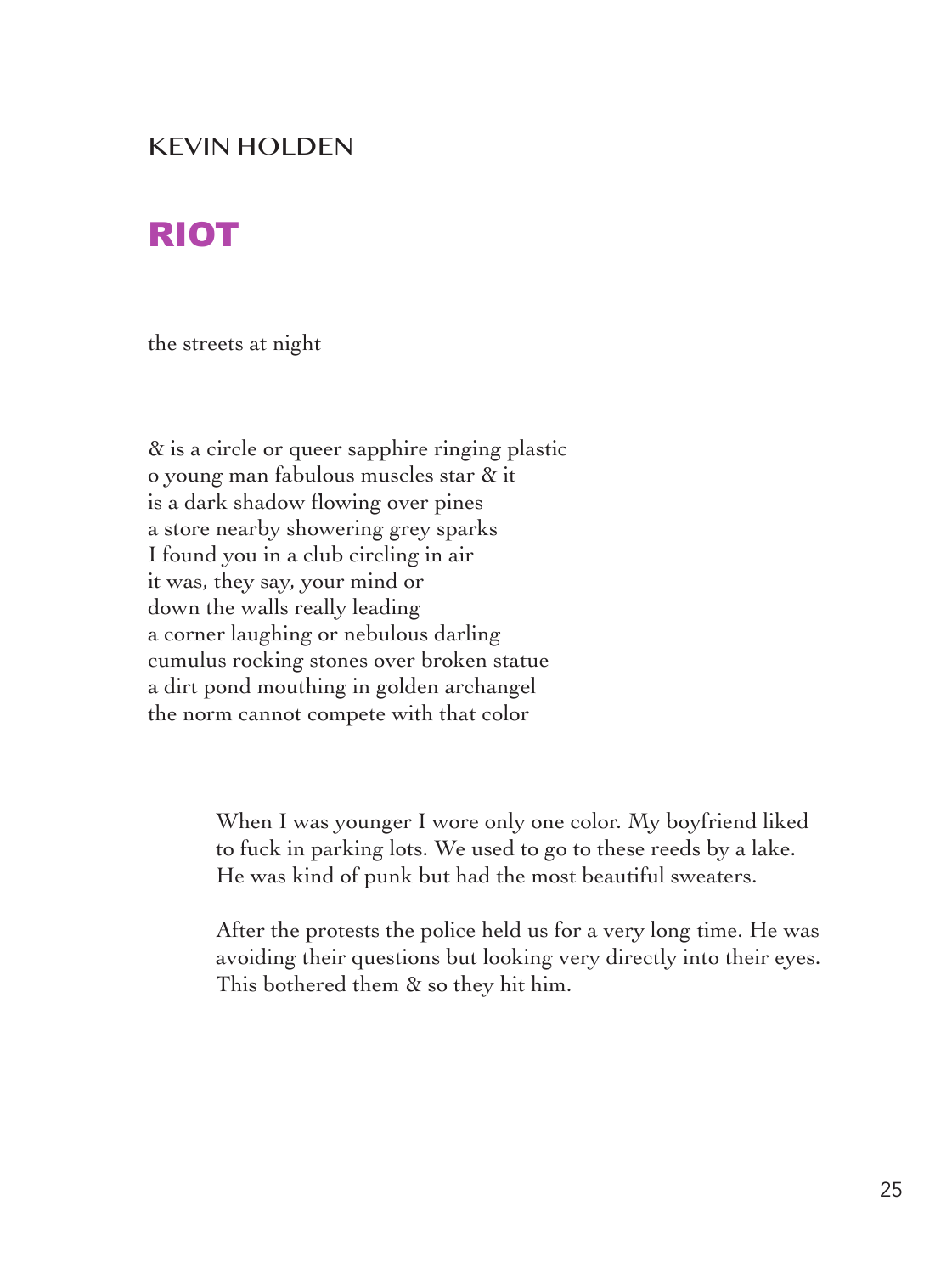red gold radii

> so we left the green housing project to go to the sea

glass, heaping, hyaline waves

so cold today

then at night a piece of meat booking it, ashen heaps 'werqit in da cold' she says over those scraps, hot boys hustling in the snow

inverted triangles, angelic swarms, bread

we are dancing to 'goodbye horses' in the dark outside there is so much snow in the darkness we burn a cardboard box in the middle of the wooden floor we dance and drink and kiss and jump seraphs in white leather jackets 'goodbye horses, I'm dying over you'

when we left we were harassed, someone threw a rock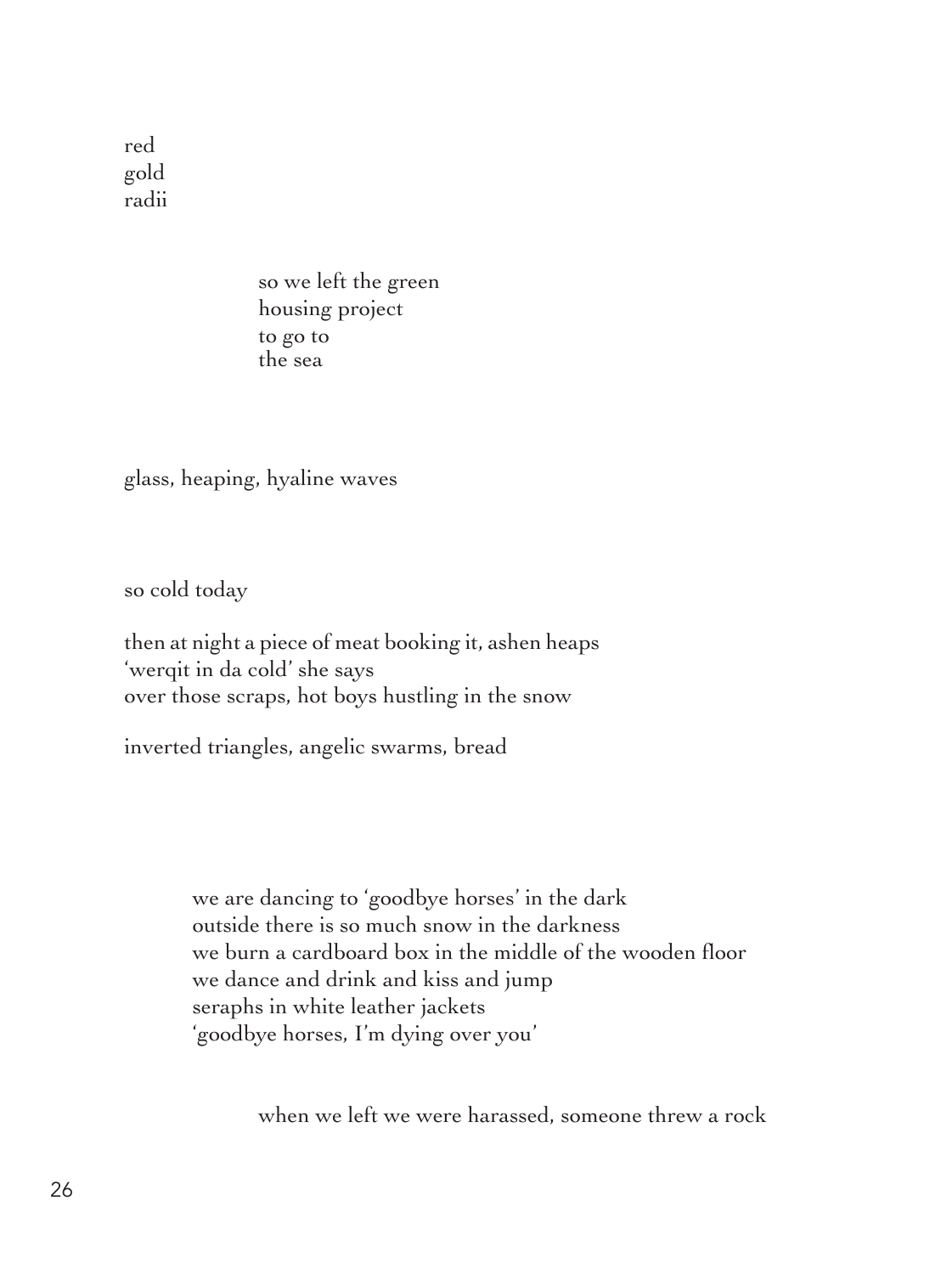all motion and no motion freedom and sex are seeds arching becoming chariots

so cold today

we are writing this down because they are acts & to grip something of the world

 $5^2$  / a sunflower this is Time Square  $42<sup>nd</sup>$  st

ribboning out numerically wandering happily tie down to the bed tied up to a railroad tie splintered the heavier flowers

went all the way wanted to see was the tall buildings today is blue if right gay is still young suicide & black shirt pink flag palindrome they say walk fag into the tub it is there for you

> boy top blond sun hard green shame at garden edge wall end on within self itself hard white sheer body boundary sub boy meth blows lab

We were wandering. We were arguing. This was a group of concerned citizens. This was a group that thought it needed protection & change & light & a window I thought we needed a window if we say something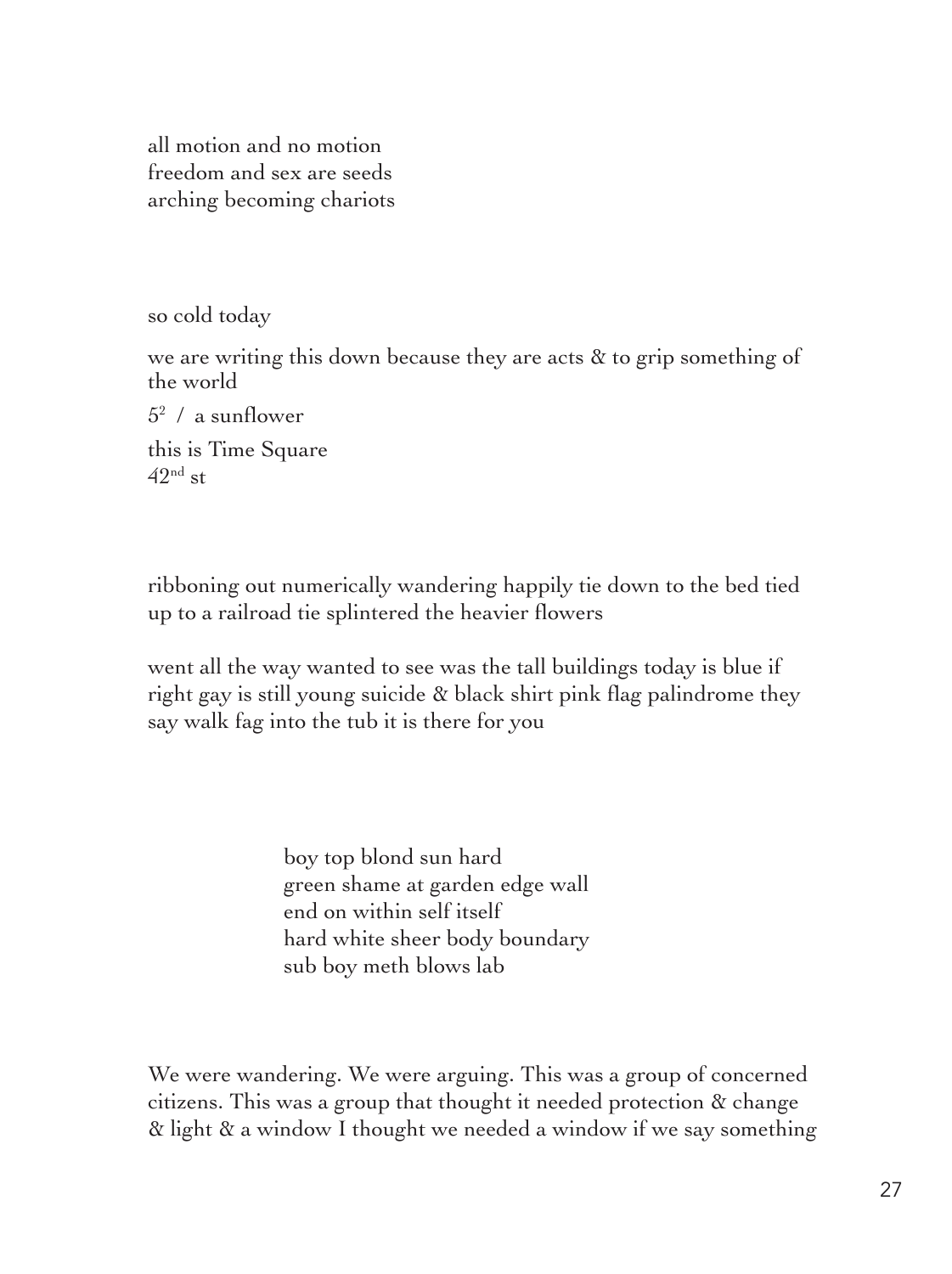different then good every flower would overflow a grammar our union wanted to say something about assemblages there is this whole set of losses chalking salting gathering weight bits of broken salt metal anyway exactly you understand.

his tastes like a tree or it tastes of moss and wet bark or metal and lichen his body this vegetal mineral thing

> you there you had breathed in coal dust & that is something, we are seeing there is a solidity of the group itself this cluster of agents of windows and trash-scapes the function the things that are silenced & this a position for the speaking it out

twelvetone to him his sugared root as rock or quartz or smoke hung with branches, golddust rung with sunshafts

and we walk back together through the leaf strewn streets in our shades of flannel and are beat up for holding hands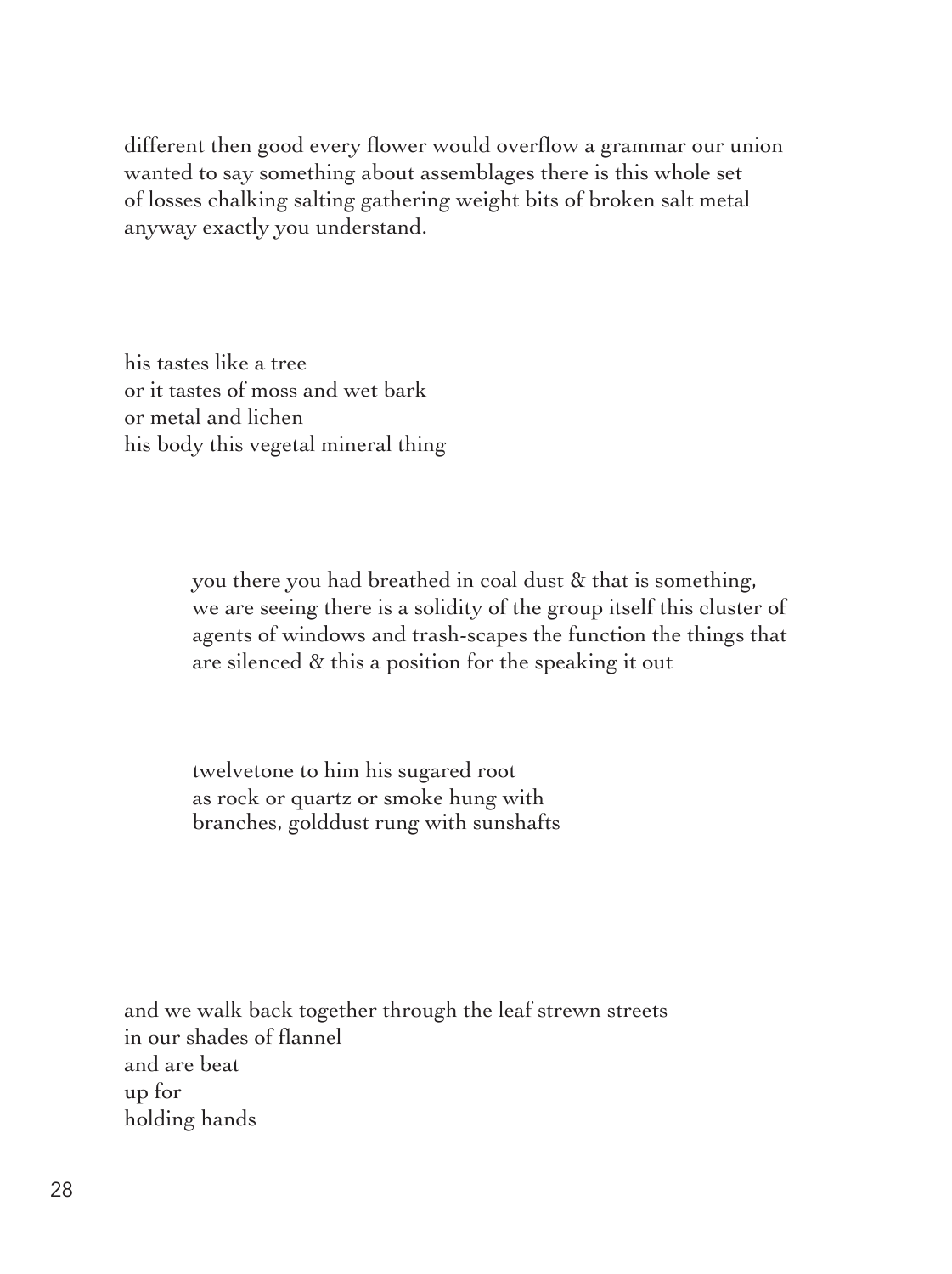that then caused queer flowering in pink lattices shouldering up a bunch of them fighting in the street holding an intersection tear gas cascading in rainbows across their bleary eyes

you want to fight a city

zigzagging heap lightyear in a dark function and any kind of rhythm, fuck you, we wanted to bust them open talking about money and they clear cut the whole thing

> and streams flow wild song standing therefore listen voices silver leaves monarch, broken root, crushed can money rustles in the throats of the wealthy in autumn the insect always shores up against so allium grit make him hard to bend to have to skin

or my friend, a great poet, who said for a long time she had trouble with activism against the police, because they are also workers, also trapped within a system that is capitalism or class or militarized government, and then she wrote a poem that said fuck them

because you get to make a choice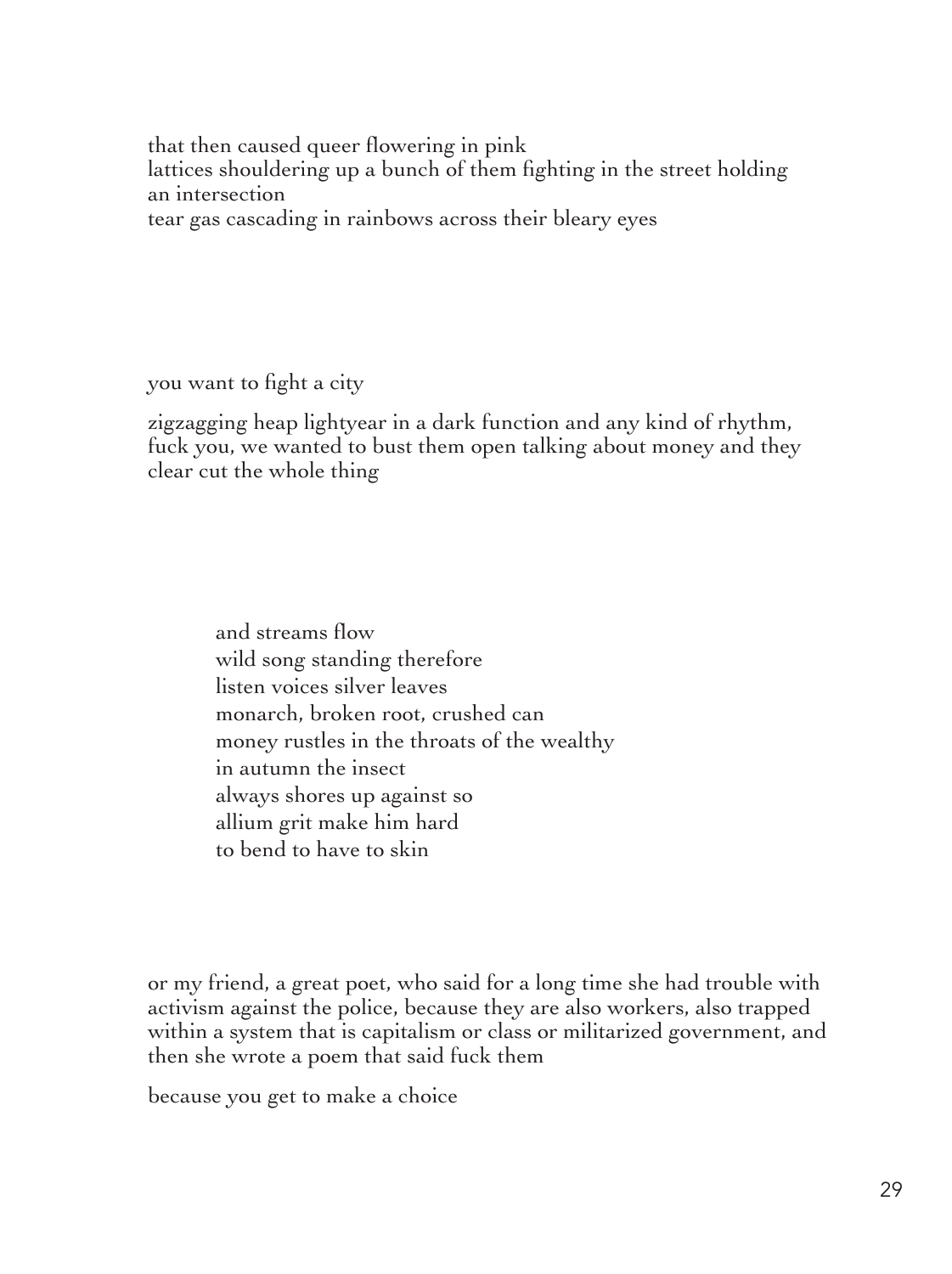under him bullets backyard quiver cup held for loose change painted sugar along street atoms hose crowd cop street spray

soup from an ashtray I mean, shred you the beautiful barn or fragrant rhinestones / eyelashes we to say, by the project asphodel under there, you couldn't stay there or running prisons privately against the vile megaphone flame this trace shimmer on a rooftop quaking those men, eat glass

and so his death was not so the others could appreciate their own lives

not so that they could come to a meaning & place

this is not a film

you can't see yourself

or fall in line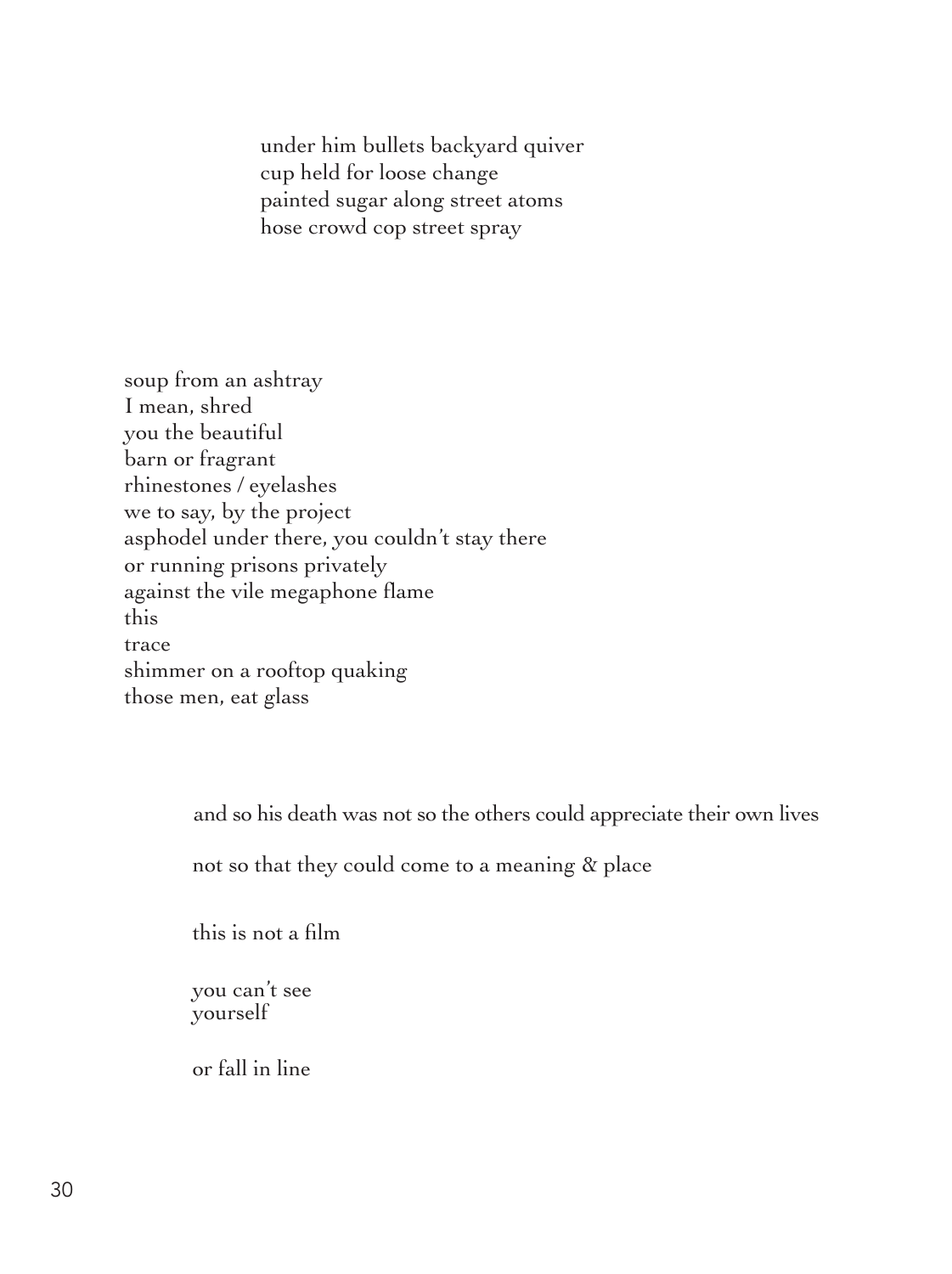now it might be happening through the populace

reels of action projected through the trees aspen genus, people moving

one might say, an array of pink triangles

if something appears fierce queen on a blank stage

a slab of quartz in the snow a sort of directed rage

> crown yellow winter older gear cop hit lie mother yelling kid lot dirt rock kick happy striped blue tent breaking circle tetris genius flower chrome

yellow bandages in a bunch for a mesh inside the diamonds crushed, in your lover's heart, bashed up and hungry then into any backlit room or flopped diadem a bunch of homos sleeping

so you would say unfolding any dark dream she had under the back porch take a walk on the wild lady came to play flowing dries into hidden spaces two songs running over one another penetrating in perfect bright striations